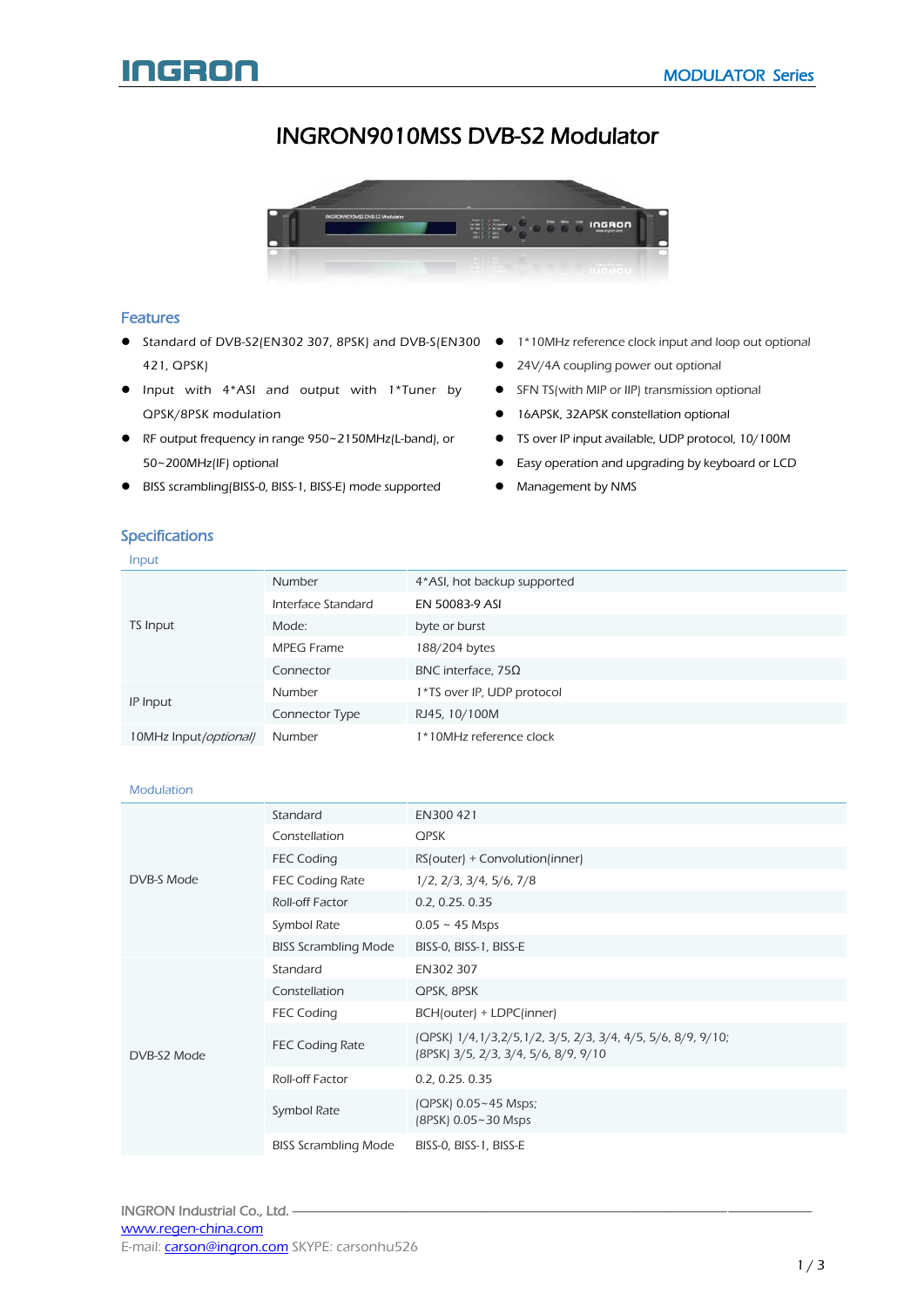# NGRON

#### **Output**

| Output              | Number                     | $1*RF$                                                                                    |
|---------------------|----------------------------|-------------------------------------------------------------------------------------------|
|                     | <b>Frequency Range</b>     | (L-band) 950 ~ 2150 MHz, successsionally adjustable;<br>(IF) $50 \sim 200$ MHz (optional) |
|                     | <b>Out Attenuation</b>     | $-41.5 \sim -10$ dB, by 0.5 dB stepping;<br>$-31.5 \sim 0$ dB, by 0.5 dB stepping(IF)     |
|                     | <b>Frequency Stability</b> | $0.1$ PPM                                                                                 |
|                     | <b>MER</b>                 | $\geq$ 36 dB (RF);<br>$\geq$ 40 dB (IF)                                                   |
|                     | Connector Type             | N interface, $50\Omega$                                                                   |
| 10MHz Out/optional) | Number                     | 1*10MHz reference clock                                                                   |
|                     |                            |                                                                                           |

#### More for Option

| 24V/4A power coupling                 |  |
|---------------------------------------|--|
| SFN TS (with MIP or IIP) transmission |  |
| 16APSK, 32APSK constellation          |  |
|                                       |  |

#### Management

| Network Control | by SNMP/NMS                     |
|-----------------|---------------------------------|
| Local Control   | LCD and keyboard on front panel |
| Upgrading       | by Ethernet software            |
| Language        | English                         |

#### **General**

| Voltage           | 100~240V AC, 50/60Hz                                        |
|-------------------|-------------------------------------------------------------|
| Consumption       | 25 W                                                        |
| Environment       | $0~45^{\circ}$ C (Operation), -20~80 $^{\circ}$ C (Storage) |
| Dimension (W*D*H) | 482*410*44 mm                                               |
| Gross Weight      | 4.5 KGS                                                     |

#### **Introductions**

INGRON9010MSS DVB-S2 Modulator is designed based on the standard of EN302 307, 8PSK, simultaneously compatible with DVB-S(EN300 421, QPSK). It is able to process signals from ASI or IP inputs and modulate them by 8PSK/QPSK standards. Output frequency range in 950~2150MHz(RF) or 50~200MHz(IF) is optional according to physical applications. The device offers an external 10MHz reference clock in and a loop out interface. 24V/4A power coupling output can also be configured if needed. BISS scrambling(BISS-0, BISS-1, BISS-E) is supported with INGRON9010MSS and SFN TS(with MIP/IIP) packet transmission is optional, too. The device is able to be applied to FM microwave system, MMDS, digital TV broadcasting, news gathering, interactive services, broadband satellite systems, and so on. RMSS9010 well satisfies the growing adoptions of digital satellite TV systems.

#### Rear Panel